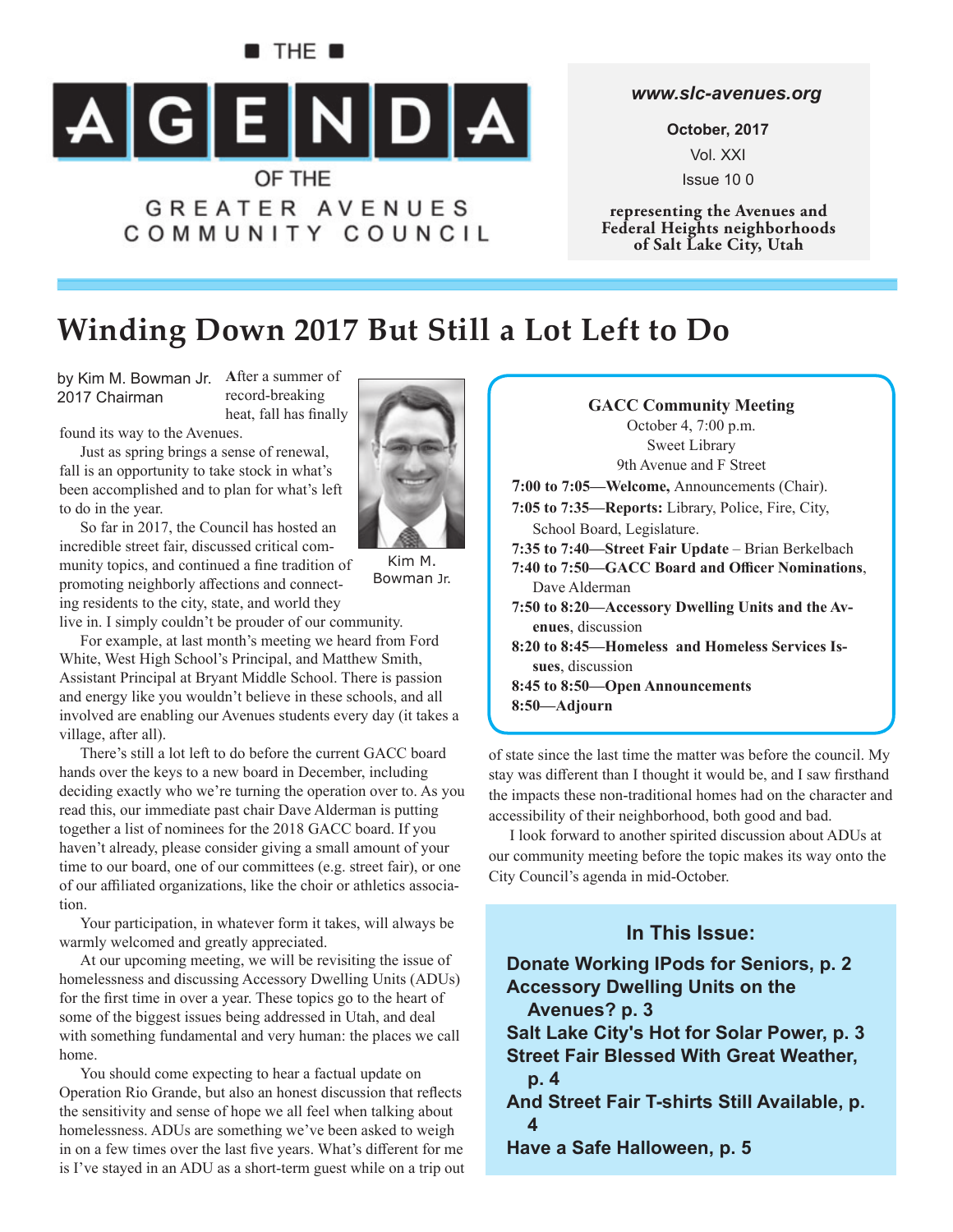#### **AVENUES COMMUNITY MEETINGS**

#### **GACC Council Meeting**

Wednesday, October 4, 2017, at 7 p.m., Sweet Library. For special accommodations contact the GACC chair at gaccchair@ slc-avenues.org. Open to the public, all welcome.

#### **GACC Board Meeting**

Wednesday, October 13, 2017, at 7 p.m., Sweet Library. For special accommodations contact the GACC chair at gaccchair@ slc-avenues.org. Open to the public, all welcome.

**Community Life / Resources / Free Stuff!** 

**Sweet Branch Library,** 455 F Street (at 9th Avenue), 801- 594-8651, www.slcpl.org. **Kids Calendar:** Book Baby, Wednesday at 10:15 a.m. Wednesday, Preschool Storytime, 11:15 a.m. Playtime @ Sweet, Tuesday, 10 a.m. to 11:30 a.m. (Playtime for children 0 to 5 years-old and their caregivers.) Coding Club, Monday, 4 to 6 p.m. Develop computer coding skills at your own pace in a creative and collaborative environment. Kids and teens ages 8–18 can take part in weekly workshops where they'll be able to work through a self-guided programming curriculum with the help of Library staff. Registration is required. Call 801-594-8651 during library hours. Not-So-Spooky Preschool Dance Party, Thursday, October 12 at 4 p.m. Dress up in a costume you can dance in! Not-So-Sweet Halloween Crafts, Friday, October 20 at 2 p.m. **Teen Calendar,** Coding Club: Monday, 4 to 6 p.m. Registration is required. Call 801-594-8651 during library hours. Ages 8-18. Teens After-Hours "Escape the Room", October 6, 6 to 8 p.m. Tim Burton film series: Frankenweenie, October 13 at 4 p.m. Film in the Crafternoon. "Hocus Pocus", Saturday, Oct 21 at 2 p.m. Halloween Craft Night. Monday, Oct 23 from 6 to 8 p.m. Tween Movie "Paranorman" Saturday, October 28 from 2 to 5 p.m. Teen "No-Trick-or-Treat" with Coraline and Candy, Tuesday, October 31, 6 to 8 p.m. **Adult Calendar:** Art Exhibit, "Love Letters to Italy" by Eileen Vestal. Exhibit ends October 25. Score: Simple Steps, October 14, 10 a.m. to 1 p.m. Bob Ross Paint-Along, October 14 at 2 p.m. Author in the House: Halloween Edition, Various Authors. Thursday, October 26 at 7 p.m. Film in the Crafternoon. "Hocus Pocus" Saturday, October 21 at 2 p.m. Sweet Reads at Avenues Proper, 376 8th Ave on October 24, 7 to 9 p.m.

#### *The Agenda* Publisher's Statement

The monthly Greater Avenues Community Council newsletter *"The Agenda"* is mailed free to all residences in the Avenues. This publication is created to conduct the business of the Greater Avenues Community Council. Mail correspondence to P. O. Box 1679, Salt Lake City, UT 84110.

GACC 2017 Officers and Publisher Contacts: *Chair:* Kim M. Bowman Jr., gaccchair@slc-avenues.org. *Chair-elect:* vacant, gaccchairelect@slc-avenues.org *Past-chair:* Dave Alderman, past-chair@slc-avenues.org *Treasurer:* Michael Hughes, gacctreasurer@slc-avenues.org. *Secretary:* Peg Alderman, gaccsecretary@slc-avenues.org. *Newsletter:* Dave Jonsson, newsletter@slc-avenues.org. **GACC web page is www.slc-avenues.org.**

**Trunk or Treat, open to the public,** City View Memoriam, 1001 - 11th Avenue, Wednesday, October 27, from 6 to 8 p.m. Avenues businesses will be there with treats for all our spooks and goblins. Also, the Red Cross will be there for a blood drive from 3 to 7 p.m.

**City Academy, 555 E. 200 South, 801-596-8489,** www. cityacademyslc.org. Your neighborhood middle and high school. Oct. 2: Lights On! Event – Refreshments and information on City Academy Student Learning Extension programs that are open to the community.

- **Finch Lane Gallery schedule of exhibits:** Rebecca Klundt, Liberty Blake, and Elise Ostraff, mixed media; Justin Watson, digital installation; Photo Alt., group photography exhibition; now through November 17. Gallery Strolls October 20 and November 17. Gallery is at 54 Finch Lane. (1340 East 100 South).
- **The Salt Lake Avenues Community Choir (SLACC)** is starting rehearsals with a bang. Some 92 singers showed up for the first rehearsal September 14. Rehearsals are held weekly on Thursdays from 7 to 9 p.m. at the LDS 21st Ward building at 2nd Ave. and and K Street (the same rehearsal venue as last year.) The concert is Wednesday, December 20 at Libby Gardner Concert Hall. SLACC is organized as an official committee of the Greater Avenues Community Council.
- **Music and Memory Needs iPods**. The Music and Memory program helps older adults reconnect with precious memories through personalized music. Jewish Family Service is a nondenominational social service agency, and is pleased to provide this program to older adults in the community. Personalized music is especially helpful to persons with dementia. If you have a loved one who has dementia contact us for information about how the program might help them. Our Music & Memory program relies heavily on the iPod Shuffle to deliver beloved music to the clients we serve. Unfortunately, Apple has discontinued the Shuffle and the Nano, leaving us scrambling to find an appropriate alternative. We are conducting a fall iPod drive in this area. If you happen to have a working iPod that you are no longer using, consider making a tax deductible donation to Music and Memory. Donation boxes will be at the Sweet, Anderson, and Marmalade libraries October and November. We rely on donations to keep this program running. We are in need of working iPods (especially the Shuffle), charging cords and plugs, and iTunes gift cards. Thank you for your generous support! Contact Rosemary at 801.746.4334 or rosemary@ jfsutah.org for more information.

**Avenues Exercise Class,** -free- Everyone Welcome! Federal Heights Ward, 1300 Fairfax Road, Mondays and Wednesdays, 8:30 a.m. to 9:30 a.m. Renate 801-534-1443.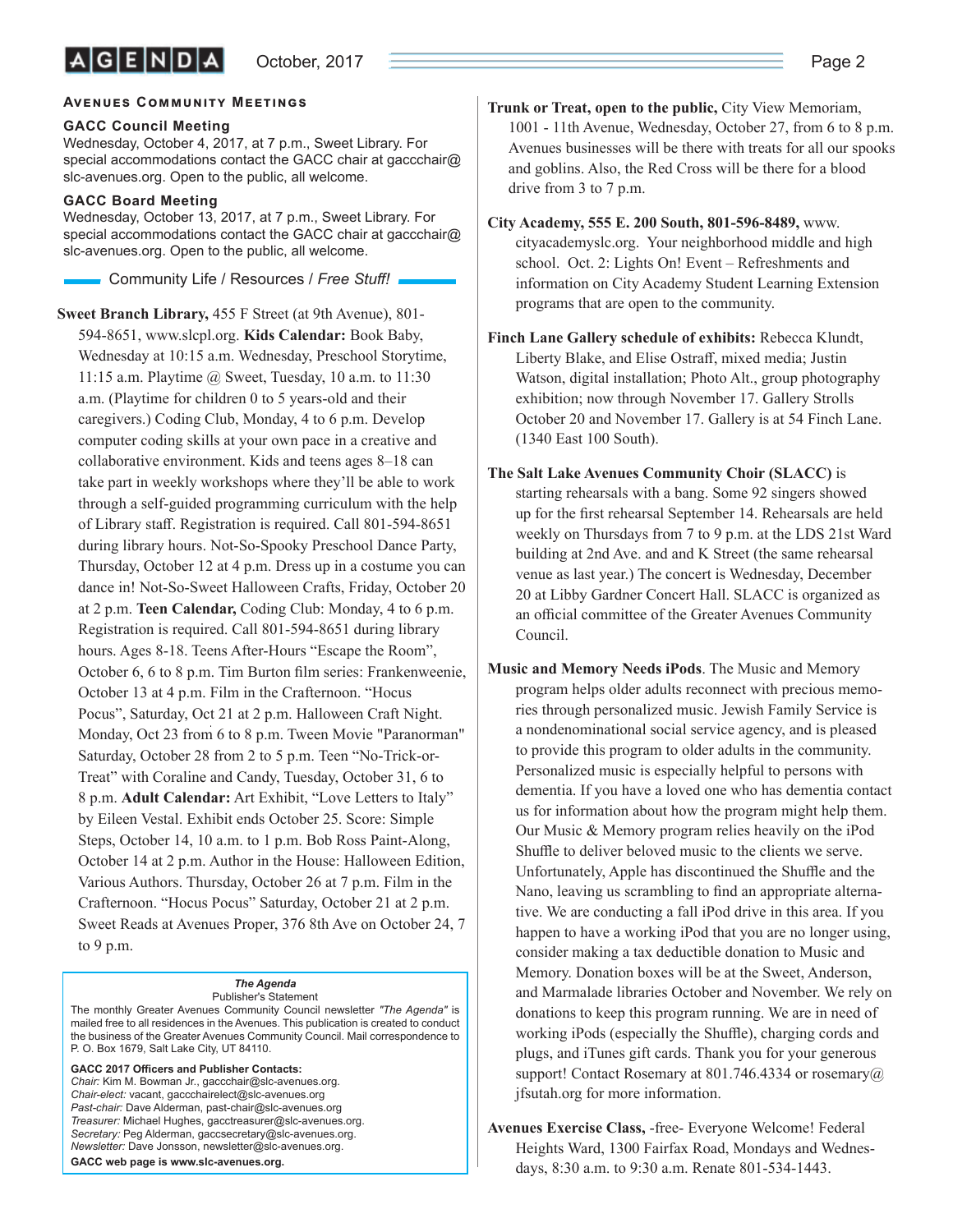October, 2017 **Page 3** Page 3

So-called 'mother in law' apartments

 $|A|G|E|N|D|A|$ 

## **Should Accessory Dwelling Unit Regulations be Made Less Restrictive?**

**T**he Salt Lake City Council is considering changes to the City's Accessory Dwelling Unit (ADU) regulations that will, among other things, now allow Avenues units.

Seeing nearly-zero interest in the program—there has been just one permit issued for an ADU since 2012—the Council thinks the easing may see some new apartments being established in the Avenues. However, there is no way to know how many small 'mother-in-law' apartments have been created outside of the ADU program.

Currently, the only properties eligible for new, legal ADUs are owner-occupied properties located one-half-mile or less from a fixed transit stop for Front Runner, TRAX or the S-Line. ADUs are small apartments that share a lot with a single-family home. ADUs can be basement apartments, above and inside garages, or entirely separate buildings.

The current rules have significantly restricted the number of

#### **Public hearing: Salt Lake City & County Building, 451 S. State Street, Rm. 315, Tuesday, October 3, 7 p.m.**

eligible properties up to now and have excluded the Avenues by definition. Eliminating the mass transit requirement would be one of the actions the City Council could take, according to a staff memo.

The ADU program seeks to:

- Create new housing units
- Provide more housing options in residential districts
- Allow more efficient use of existing housing stock

### **Salt Lake City Goes All In For Solar**

**S**alt Lake City is looking to achieve up to 12 peercent of all of its energy needs with recent addition of 756 solar panels on seven government bjuildings.

Our Fire Station #4 on 11th Avenue is decked out with new solar panels along with four other fire stations.

In a press release, Sophia Nicholas, Department of Sustainability, said the new installations bring to 14 the number of city government facilities powered at least in part by solar. The panels are expected generate up to 320,000 kilowatt-hours of energy annually.

The locations receiving solar installations thus far in 2017 include Fire Station 1, Fire Station 4, Fire Station 7, Fire Station 10, Fire Station 13, Regional Athletic Complex and Pioneer Police Precinct.

Mayor Jackie Biskupski said in the press release, "Salt Lake City is committed to powering our government operations, and ultimately the whole community, with 100 percent renewable energy."

The panels will provide between 17 percent and 92 percent of each site's annual electricity needs, depending on the facility.

- Support affordable housing options
- Support transit oriented development and reduce auto dependency
- Support economic viability of historic structures

The proposed changes came about as a result of a straw poll conducted some weeks ago.

There will continue to be a maximum of 25 permits issued per year.

Permits would be granted through an administrative review process that includes a 30-day notice period to abutting property owners plus those across the street.

The City Council has asked to have reports that will enable the city to track how ADUs are impacting neighborhoods and where they are proliferating.

A public hearing was conducted in September and the city has scheduled another publlic hearing for October 3.

The Council asked for reporting requirements to be included so the City can adequately track how ADUs are impacting neighborhoods and where they are being built, so that future changes could be made if needed.

More information was requested on how the owner-occupied requirement effects properties owned by trusts and how enforcement issues will be addressed

The Salt Lake City Council wants public feedback about this proposal and will hold **a public hearing at the Salt Lake City & County Building, 451 S State Street, Room 315 on Tuesday, October 3 at 7 p.m.**

Over the warrantied life of the panels of 25 years, the total amount of solar electricity generated is said to be equivalent to burning over 8 million pounds of coal.

Cost was approximately \$500,000.



Salt Lake City photo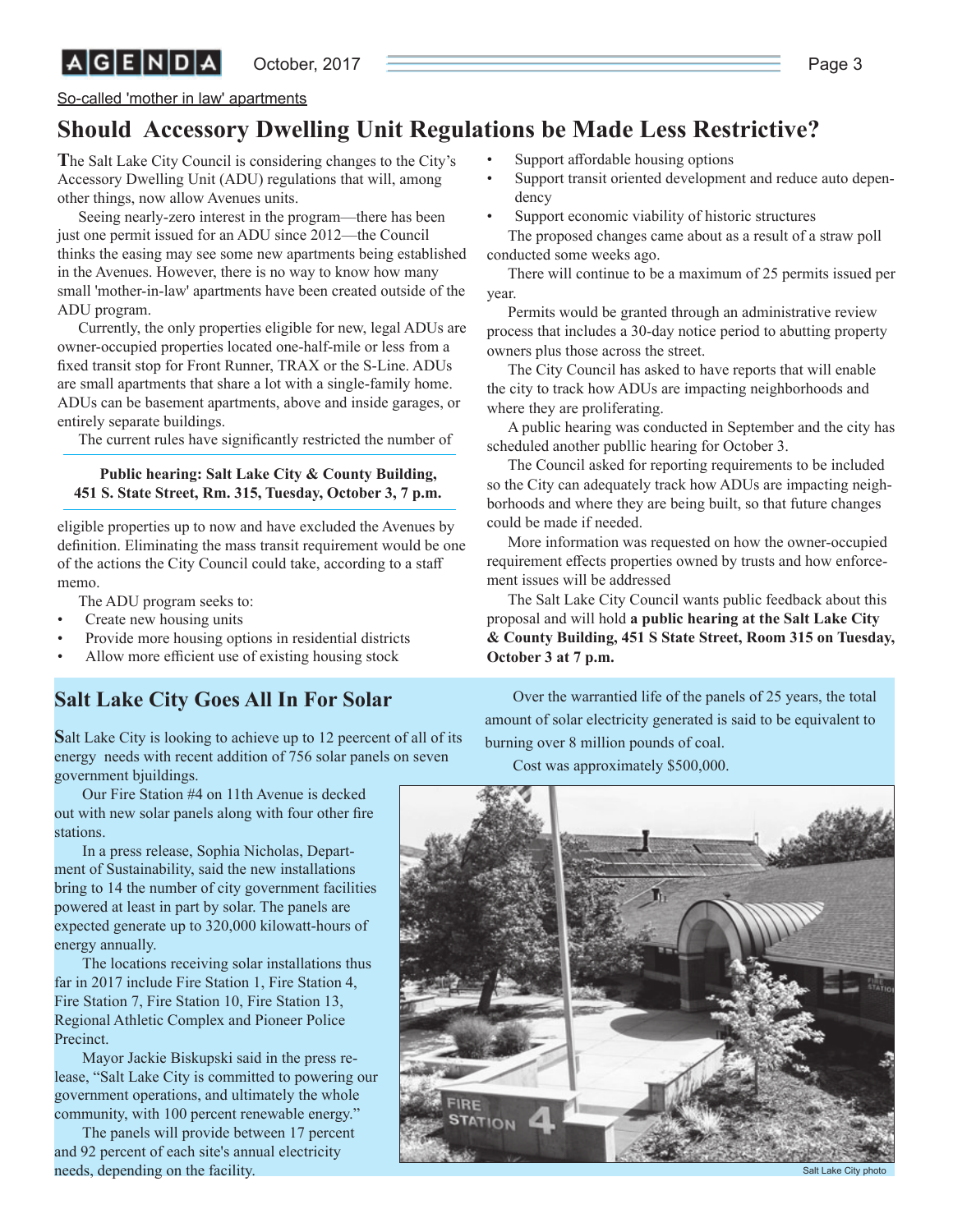October, 2017 **Page 4** 

## **Great Weather Was Just for Starters at GACC's Successful 2017 Street Fair**

**W**hat a wonderful day for our Avenues community!

As you all know, the 2017 summer temperatures were one for the record books. We couldn't have been more fortunate for the fall sampler that took place on September 9 – comfortable temperatures brought huge crowds up to 8th Avenue for yet another successful Avenues Street Fair celebration.

Participants in the Children's Parade kicked off the day's festivities as they marched down 8th Avenue singing the popular song "Best Day of My Life." The local youths sported some clever costumes and demonstrated some impressive dance moves!

The Fair featured nearly 200 vendors, all of which seemed to have quite the buzz around each of their booths. Thank you for supporting our local artists, philanthropists, entrepreneurs, and political organizations!

The food, entertainment, and artistic talent were all greatly appreciated by fairgoers. We really did try to offer something for everyone!

The transformation of 8th Avenue over a 24-hour period was an incredible sight to see. I want to thank everyone who participated in planning the event as well as those who helped with day-

of activities. If you can believe this, we had around 10 West High National Honor Society Students show up at 6 a.m. for set-up, leave to take the ACT Test, and return at 6 p.m. to assist with the cleanup. Thank you all for your service!

I also want to thank our numerous corporate sponsors, vendors, churches, etc., which donated in various ways to make sure the Fair was a great success.

And 'thank you' to our neighbors on 8th Avenue; you helped us throw the party of the year and we couldn't think of a more picturesque venue than your front yard.



The Street Fair is the annual fundraiser for Brian Berkelbach the GACC. As mentioned, the Fair was a great

success, so please stay tuned as we work with the community to determine the next project coming to our community. Previous projects and initiatives include the Popperton Plots Community Garden, Memory Grove Clean-up, Avenues Community Choir, and the monthly mailing of our newsletter.

Thank you again to all who participated. And be sure to mark your calendars for next year's fair – Saturday, September 8, 2018!



Fairgoers flocked into the venue at 9 a.m.



Photo: Peg Alderman Thousands attended GACC's signature annual event.

#### **Relive your Street Fair Experience with Our Special Street Fair T-shirt**

**T**here are still a number of 2017 Street Fair Tshirts available for purchase.

The shirts have the Street Fair logo/poster image on them and mostly large sizes are still available. If you are interested , email Peg Alderman at hallopeg@gmail.com or text 281-731-8669. Shirt color is a light tan. Price is \$10.



#### **Unlocked Cars Continue to Attract Thieves**

**T**he Avenues continues to have a problem with unlocked cars giving up valuables. Car prowls outnumber residential burglaries by about three to one.

With Christmas shopping season just around the corner, hitting the "lock" button is even more important, SLCPD Detective Alen Gibic told the Community Council.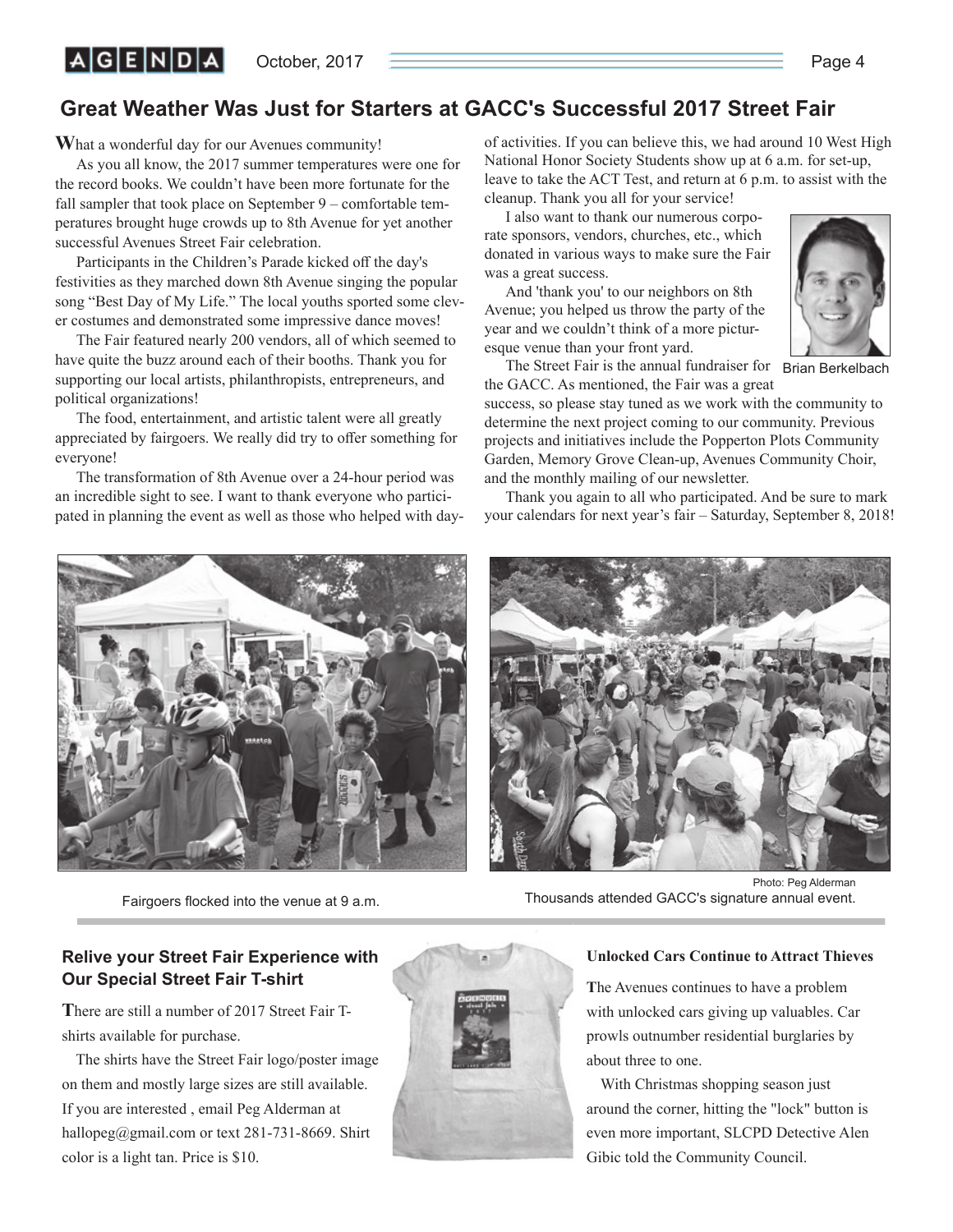$A|G|E|N|D|A|$ 

October, 2017 **Page 5** 

## **Help The Kids Stay Safe On Halloween Evening**

**E**veryone loves a good scare on Halloween, but not when it comes to child safety. There are several easy and effective behaviors that parents can share with kids to help reduce their risk of injury.

#### **Top Tips**

Decorate costumes and bags with reflective tape or stickers and, if possible, choose light colors. Assume that dark costumes will *not* be seen.

Since masks can sometimes obstruct a child's vision, try non-toxic face paint and makeup whenever possible.

Have kids use glow sticks or flashlights to help them see and be seen by drivers.

#### **Use the buddy system**

Children under the age of 12 should not be alone at night without adult supervision.

If kids are mature enough to be out without supervision, remind them to stick to familiar areas that are well lighted and to trick-or-treat in groups.

Popular trick-or-treating hours are 5:30 p.m. to 9:30

We had no winner in the October photo contest. Next month our topic will be "Avenues Icons." Get a new picture and try to capture something unique that makes the picture stand out, such



On average, children are more than twice as likely to be hit by a car and killed on Halloween than on any other day of the year.

p.m. so be especially alert for kids during those hours.

When selecting a costume make sure it is the right size to prevent trips and falls.

Encourage kids to attend a local Trunk or Treat event instead of canvassing unfamiliar neighborhoods. Their "take" of goodies may be larger!

—adapted from Safe Kids Worldwide, https://www. safekids.org/halloween.

as a unique angle, catchy lighting, a person walking or bicycling by, something like that. Entries due by October 15. Submit to newsletter@slc-avenues.org.



For more information, call 801-408-2182.